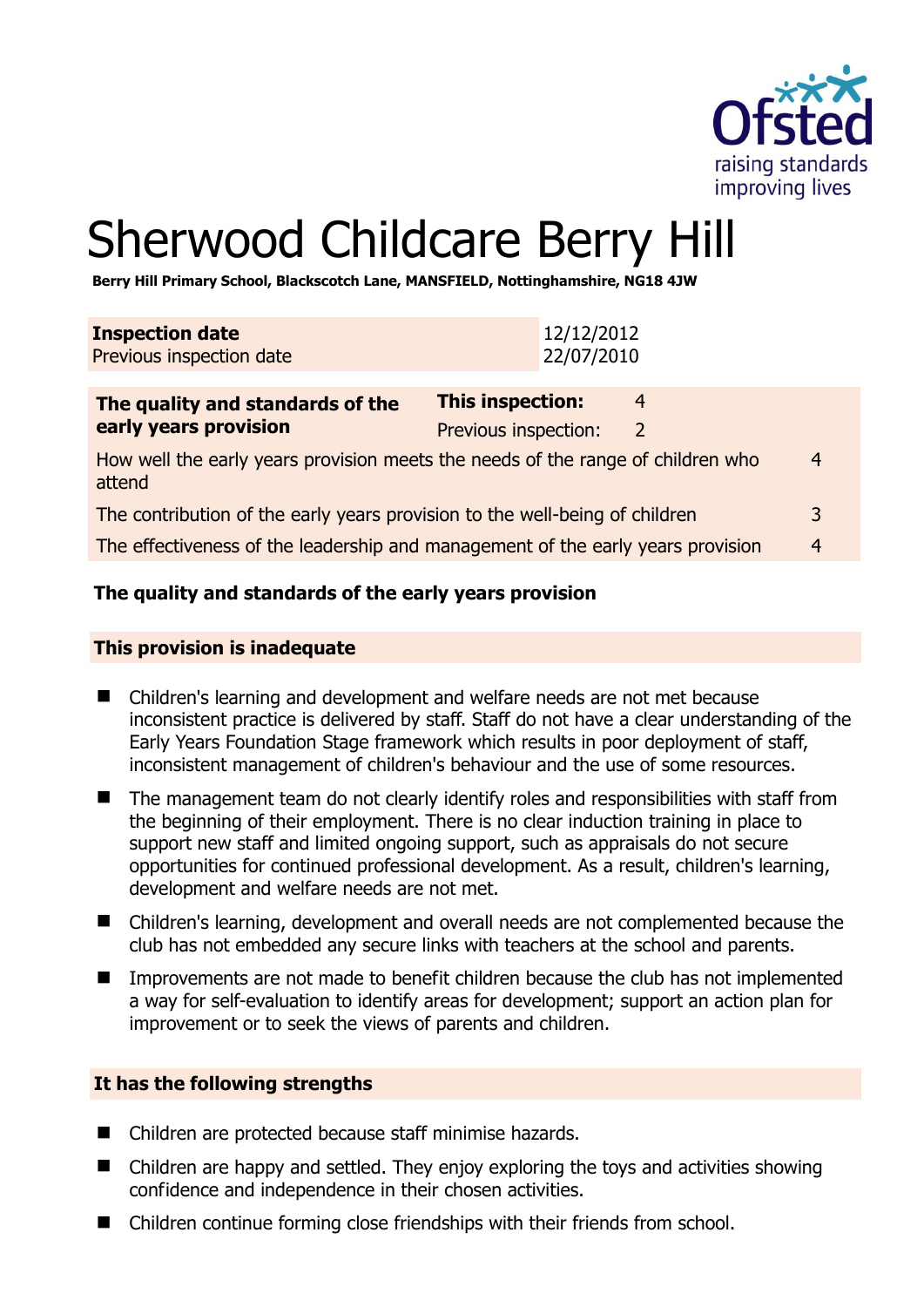## **Information about this inspection**

Inspections of registered early years provision are scheduled:

- at least once in every inspection cycle. The current cycle ends on 31 July 2016
- **n** more frequently where Ofsted identifies a need to do so, for example where provision was previously judged as inadequate
- **•** brought forward in the inspection cycle where Ofsted has received information that suggests the provision may not be meeting the legal requirements of the Early Years Foundation Stage; or where assessment of the provision identifies a need for early inspection
- **P** prioritised for inspection where we have received information that the provision is not meeting the requirements of the Early Years Foundation Stage and which suggests children may not be safe
- at the completion of an investigation into failure to comply with the requirements of the Early Years Foundation Stage.

The provision is also registered on the voluntary and compulsory parts of the Childcare Register. This report includes a judgment about compliance with the requirements of that register.

# **Inspection activities**

- $\blacksquare$ The inspector spoke with the manager, staff and interacted with the older children at appropriate times throughout the inspection in the main room.
- $\blacksquare$ The inspector took account of the views of parents as discussed with them during the inspection.
- The inspector sampled a selection of documentation including the clubs self-
- evaluation document on line, children's learning journeys, planning documentation, and written policies.

## **Inspector**

Judith Rayner

# **Full Report**

## **Information about the setting**

Sherwood Childcare Berry Hill was registered in 2010 on the Early Years Register and the compulsory and voluntary parts of the Childcare Register. It is situated in a classroom within Berry Hill Primary School, Mansfield, Nottinghamshire. The club serves the children of the school. There is a fully enclosed area available for outdoor play.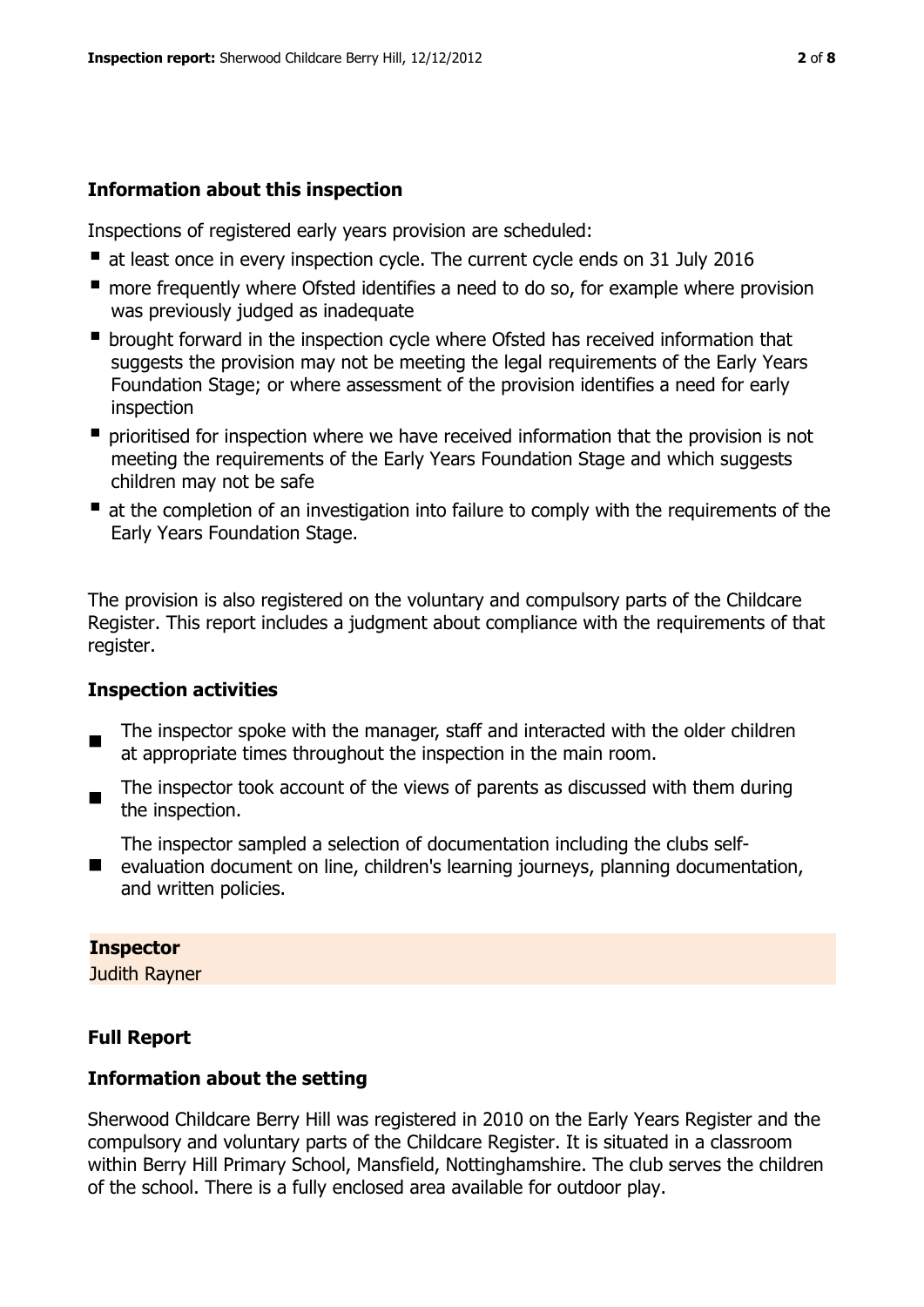The club employs three members of childcare staff. Of these, two hold appropriate early years qualifications at level 3. The club opens Monday to Friday term time only. Sessions are from 3.20pm until 6pm. Children attend for a variety of sessions. There are currently 53 children attending and of these, five are within the early years age group. The club is able to support a number of children who speak English as an additional language.

## **What the setting needs to do to improve further**

#### **To meet the requirements of the Early Years Foundation Stage the provider must:**

- increase staff understanding of the Statutory Framework for the Early Years Foundation Stage to ensure that children's learning, development and welfare needs are met, with particular regard to deployment of staff, consistent management of children's behaviour and the use of resources
- develop an induction programme to support new staff so they are clear about their roles and responsibilities; ensure staff continue to be supported through appraisals which identify any training opportunities which will improve children's learning and development
- $\blacksquare$  ensure secure links with teachers within the host school are in place to complement children's learning
- devise a system for self-evaluation to identify areas for development that include an action plan for improvement and the views of parents and children.

## **Inspection judgements**

## **How well the early years provision meets the needs of the range of children who attend**

Each child has their own, 'All about Me' file which is used in conjunction with observations undertaken by the child's key person. These are used to support staff in identifying where the child is at in their development and they then provide play building on the child's interest. Most staff have a suitable understanding of the areas of learning and provide an appropriate range of toys and activities to support children's interests. However, planned activities do not complement what children are learning at school. As a result, play opportunities are not maximised to support children's learning and progress.

Children are happy and settle well into the club. They eagerly explore and investigate their environment with enthusiasm. They make independent choices in their play, such as choosing to watch their friends or engage in imaginative play. Children move with ease and confidence around the room. They control their bodies well as they crawl, jump and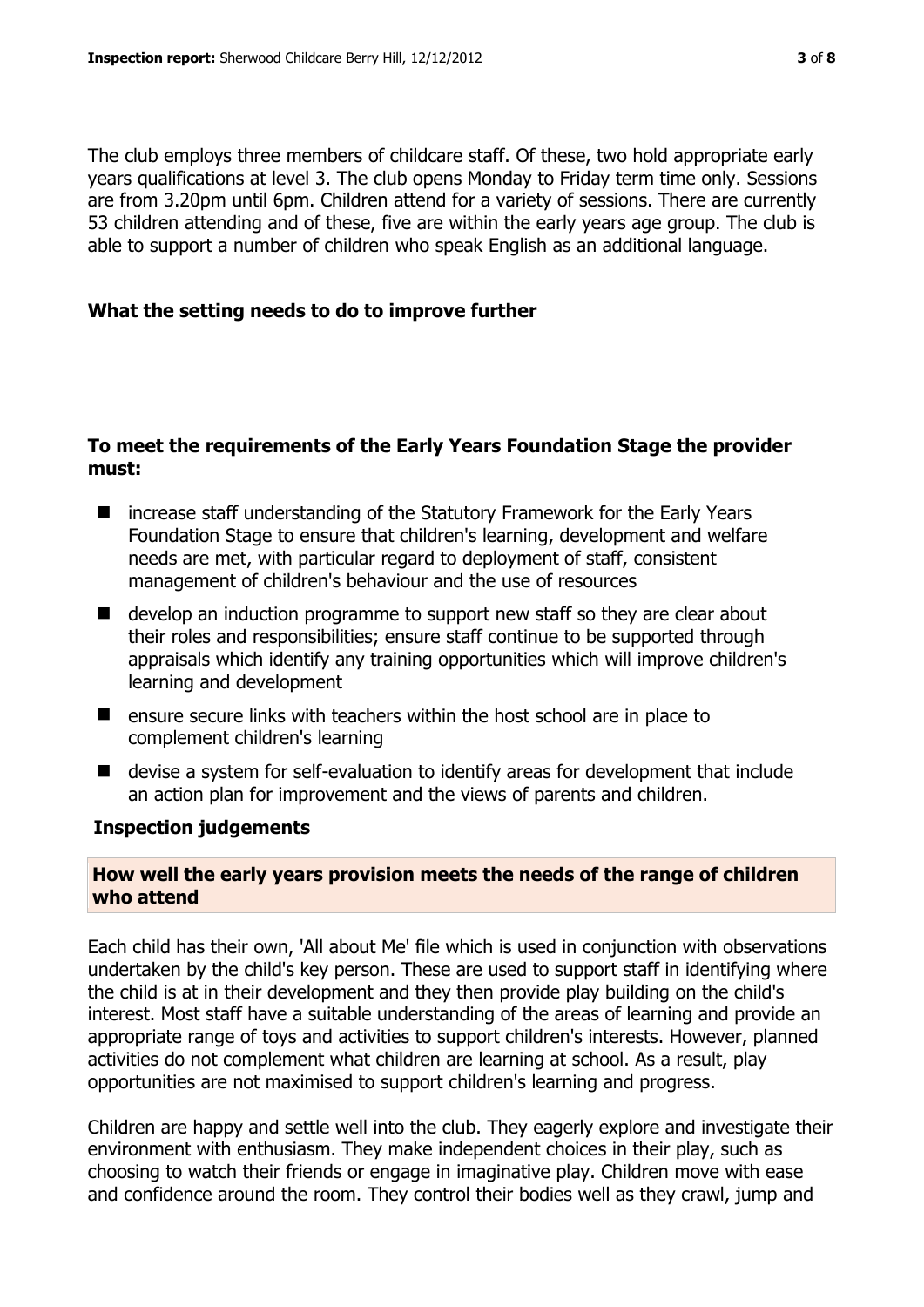manoeuvre themselves around the table and chairs. Children particularly enjoy imaginative play dressing up in super hero outfits and playing cooperatively during hide and seek games. Children's language and communication skills are progressing suitably. Younger children follow easy instructions about how to open packs of cards. They engage in conversations with staff about what they are wearing and direct their friends in the characters they are going to be in role play.

Children show secure levels of confidence as they initiate their own play and independence, such as choosing to play with table top games and going to the toilet. Children take their time and care during creative activities. However, some children are not offered sufficient support to enable them to try more challenging tools, such as using scissors to cut up paper. This is because some staff do not have a secure understanding and knowledge of the Early Years Foundation Stage and the confidence in their teaching skills to fully support children. Children do enjoy creating their own designs on their Christmas wreaths, placing various Christmas shapes and glitter on their paper wreaths. Boys and girls play happily together and with all toys. Staff promote a positive approach to inclusion through various toys and activities, such as books that reflect positive images of children from around the world.

## **The contribution of the early years provision to the well-being of children**

Children are happy and settled. The friendships they have formed at school continue to grow at the club. Children are familiar with the routines, such as when they first arrive they find a chair to sit on and wait for their name to be called out. Once this task has been completed they independently seek out their chosen activity, toy or game. Children play in various ways according to the activity, their age and ability. Some play cooperatively engaging in active role play, such as being super heroes, others play together taking turns during the hop scotch game. Most staff interact well with the children. They get down on the floor supporting children in building the hop scotch game and engage in conversation whilst helping children during a dressing-up activity. Children enjoy the company of adults and some warm secure relationships are forming between most staff and children. However, some staff are less confident and skilled in interacting with children. At times, this restricts children in developing their own confidence, language skills and in managing their behaviour.

Most staff deal with any unwanted behaviour in a warm and sensitive manner to which children respond well and settle back into play. However, at times, some behaviour is not managed by staff. Consequently, some children display behaviour that is not acceptable and challenging. This is because staff do not provide clear and consistent messages about the boundaries and expectations that the club promotes. Children learn about keeping safe and being healthy. They are reminded on some occasions not to swing on chairs as they may get hurt. Children are provided with a choice of light snacks, such as, spaghetti or beans with bread. They sit appropriately at the table after they have washed their hands, eating their chosen snack, accompanied with a drink of water or diluted juice. This is a social time and pleasant conversations about Christmas are discussed between the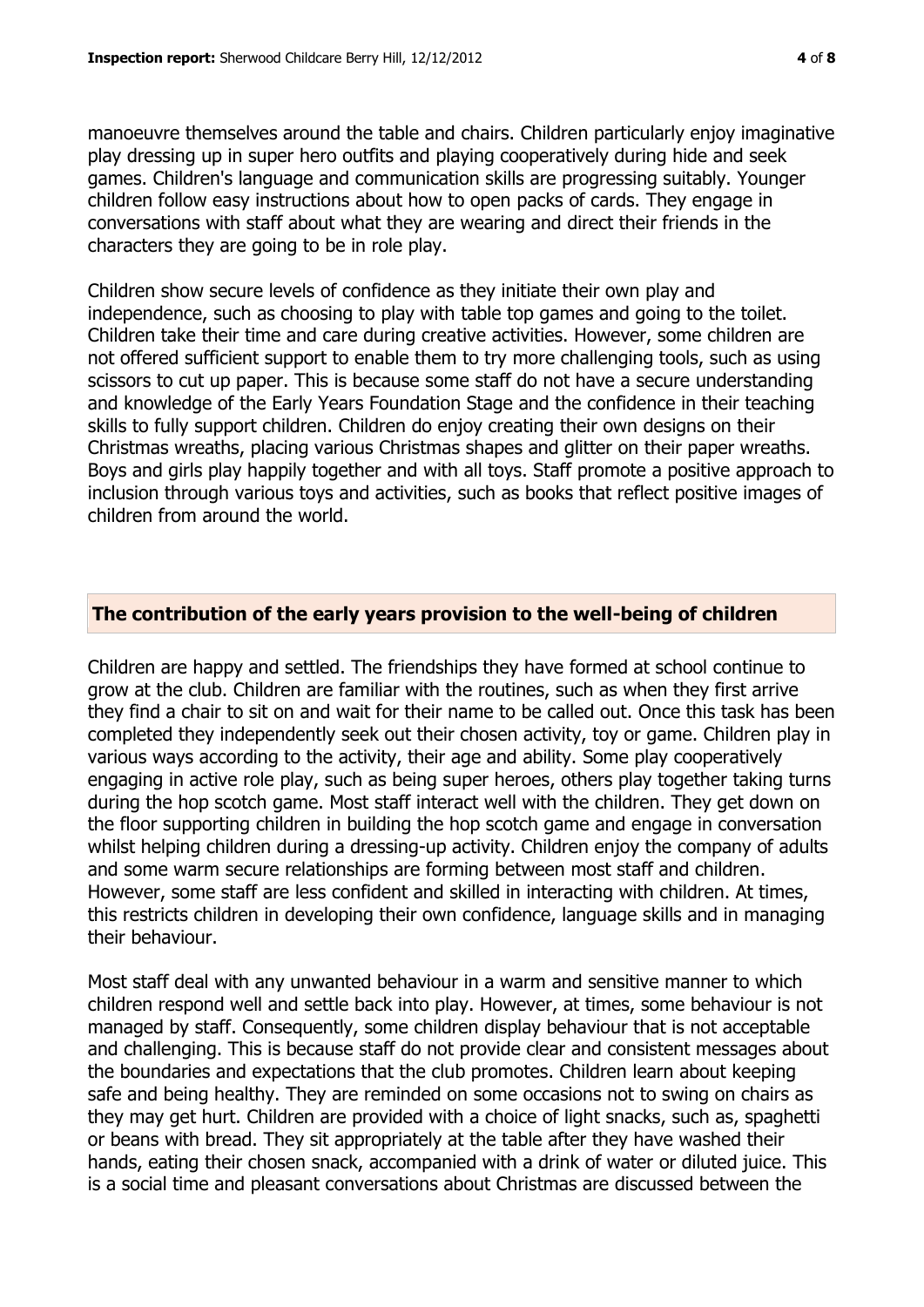#### children.

Children spend time outside enjoying the fresh air and exercise. The school hall also provides opportunities for children to enjoy physical exercise although this area and resources are not maximised so children's physical skills and enjoyment are not supported. Children are not supported fully when they attend the club during their transitional times, such as moving from the Foundation Unit to Year 1 in the host school. This is because the club has not embedded any secure links with the teachers in order to complement children's learning, development and overall needs.

## **The effectiveness of the leadership and management of the early years provision**

There is a good range of robust and clearly written policies and procedures. However, these do not reflect the practice that is delivered. This is because the management team do not check and supervise individual staff regularly enough. Induction periods are not clearly outlined and managed to ensure new staff are up to speed with routines, this means they do not know where and how documentation is held and some aspects of the learning and development requirements are not implemented. Furthermore, staff are not provided with sufficient training opportunities and support to improve their knowledge and practice. As a result, inconsistent practice is delivered by staff which impacts on children's overall needs, learning and development.

The manager reflects on how children have played and what they have enjoyed playing with and then plans future play building on children's interests. However, the management team do not use this information or parent's and children's ideas to identify what the club's own strengths and weaknesses are. The outcome is children do not benefit from continuous improvement because the management team lack a way in which to reflect on their practice through self-evaluation.

Parents are welcomed and information is shared about their child at the end of the session. Parents spoken to value the service that the club offers, often saying their children are, 'happy and settled'. The links between the club and the school are weak and limited information is shared regarding children's learning and development. As a result, activities that are provided do not complement children's learning and demonstrate that the educational programme is not monitored effectively.

#### **The Childcare Register**

| The requirements for the compulsory part of the Childcare Register are | Met |
|------------------------------------------------------------------------|-----|
| The requirements for the voluntary part of the Childcare Register are  | Met |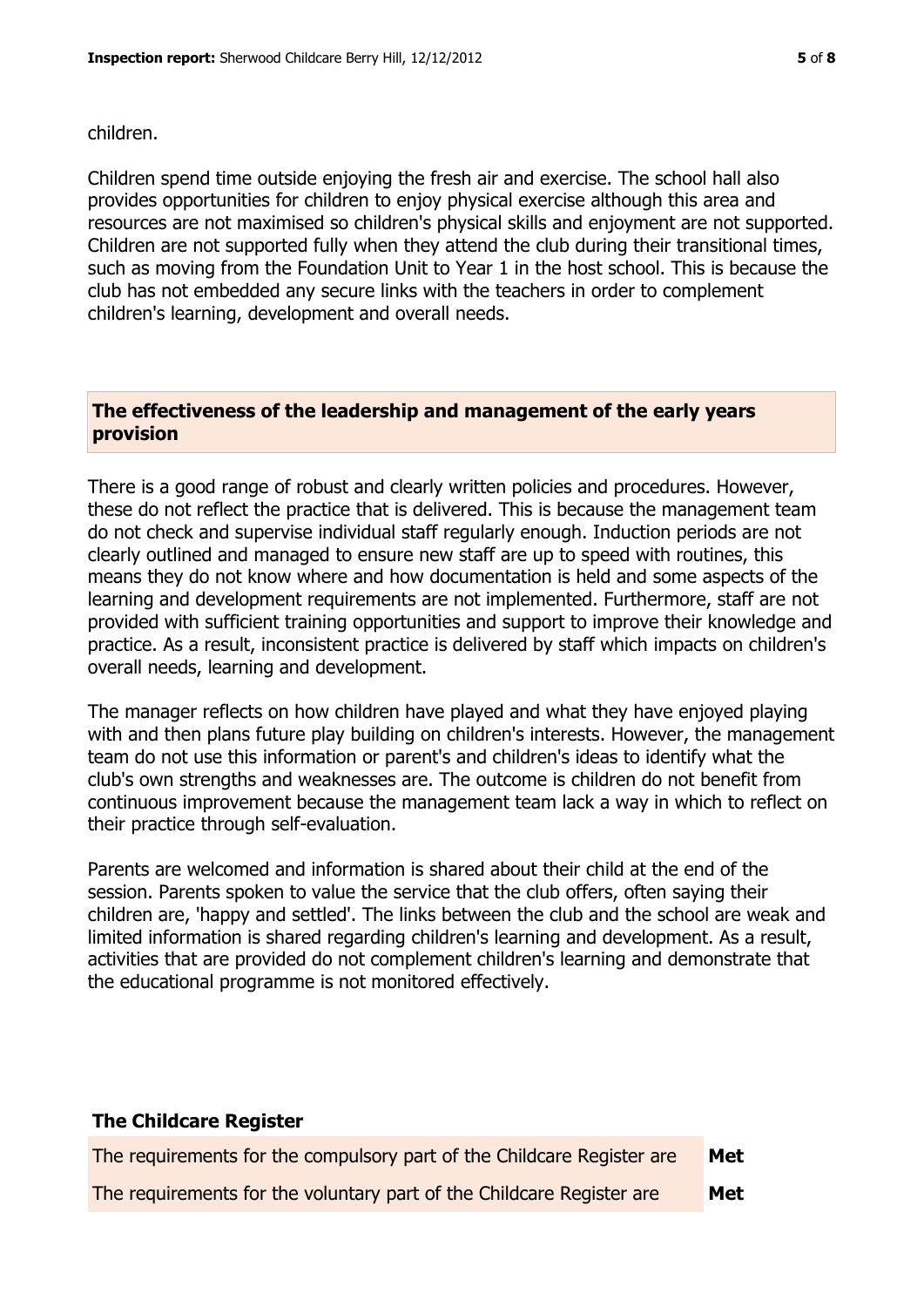#### **What inspection judgements mean**

| <b>Registered early years provision</b> |                  |                                                                                                                                                                                                                                                                                                                                                                             |  |
|-----------------------------------------|------------------|-----------------------------------------------------------------------------------------------------------------------------------------------------------------------------------------------------------------------------------------------------------------------------------------------------------------------------------------------------------------------------|--|
| <b>Grade</b>                            | <b>Judgement</b> | <b>Description</b>                                                                                                                                                                                                                                                                                                                                                          |  |
| Grade 1                                 | Outstanding      | Outstanding provision is highly effective in meeting the needs<br>of all children exceptionally well. This ensures that children are<br>very well prepared for the next stage of their learning.                                                                                                                                                                            |  |
| Grade 2                                 | Good             | Good provision is effective in delivering provision that meets<br>the needs of all children well. This ensures children are ready<br>for the next stage of their learning.                                                                                                                                                                                                  |  |
| Grade 3                                 | Satisfactory     | Satisfactory provision is performing less well than expectations<br>in one or more of the key areas. It requires improvement in<br>order to be good.                                                                                                                                                                                                                        |  |
| Grade 4                                 | Inadequate       | Provision that is inadequate requires significant improvement<br>and/or enforcement. The provision is failing to give children an<br>acceptable standard of early years education and/or is not<br>meeting the safeguarding and welfare requirements of the<br>Early Years Foundation Stage. It will be inspected again within<br>12 months of the date of this inspection. |  |
| Met                                     |                  | The provision has no children on roll. The inspection judgement<br>is that the provider continues to meet the requirements for<br>registration.                                                                                                                                                                                                                             |  |
| Not Met                                 |                  | The provision has no children on roll. The inspection judgement<br>is that the provider does not meet the requirements for<br>registration.                                                                                                                                                                                                                                 |  |

#### **Inspection**

This inspection was carried out by Ofsted under Sections 49 and 50 of the Childcare Act 2006 on the quality and standards of provision that is registered on the Early Years Register. The registered person must ensure that this provision complies with the statutory framework for children's learning, development and care, known as the Early Years Foundation Stage.

#### **Setting details**

**Unique reference number** EY407262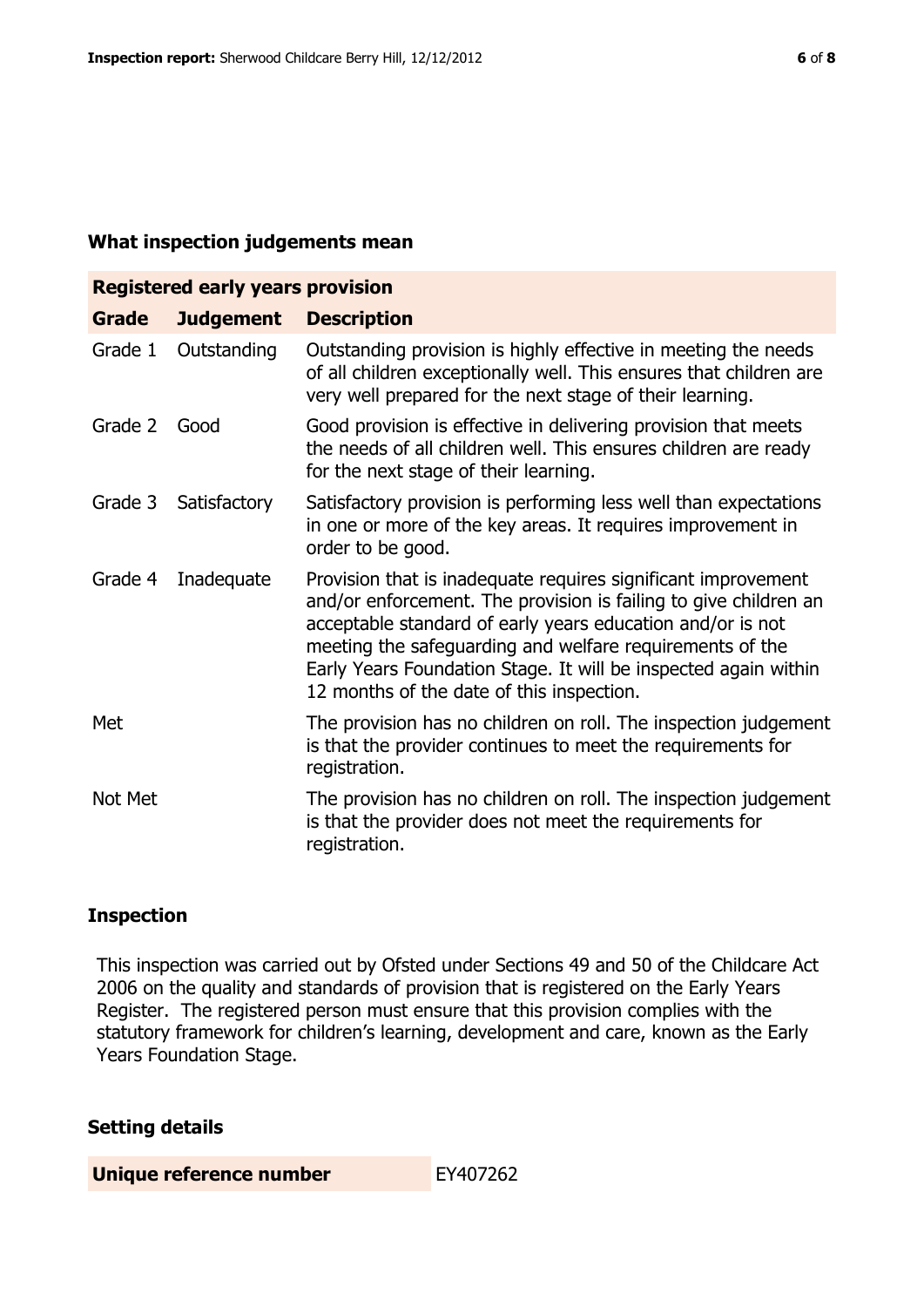| <b>Local authority</b>             | Nottinghamshire                       |
|------------------------------------|---------------------------------------|
| <b>Inspection number</b>           | 891545                                |
| <b>Type of provision</b>           |                                       |
| <b>Registration category</b>       | Childcare - Non-Domestic              |
| Age range of children              | $0 - 17$                              |
| <b>Total number of places</b>      | 24                                    |
| Number of children on roll         | 53                                    |
| <b>Name of provider</b>            | <b>Sherwood Childcare Options Ltd</b> |
| <b>Date of previous inspection</b> | 22/07/2010                            |
| <b>Telephone number</b>            | 07859 666155                          |

Any complaints about the inspection or the report should be made following the procedures set out in the guidance 'raising concerns and making complaints about Ofsted', which is available from Ofsted's website: www.ofsted.gov.uk. If you would like Ofsted to send you a copy of the guidance, please telephone 0300 123 4234, or email enquiries@ofsted.gov.uk.

#### **Type of provision**

For the purposes of this inspection the following definitions apply:

Full-time provision is that which operates for more than three hours. These are usually known as nurseries, nursery schools and pre-schools and must deliver the Early Years Foundation Stage. They are registered on the Early Years Register and pay the higher fee for registration.

Sessional provision operates for more than two hours but does not exceed three hours in any one day. These are usually known as pre-schools, kindergartens or nursery schools and must deliver the Early Years Foundation Stage. They are registered on the Early Years Register and pay the lower fee for registration.

Childminders care for one or more children where individual children attend for a period of more than two hours in any one day. They operate from domestic premises that are usually their own home. They are registered on the Early Years Register and must deliver the Early Years Foundation Stage.

Out of school provision may be sessional or full-time provision and is delivered before or after school and/or in the summer holidays. They are registered on the Early Years Register and must deliver the Early Years Foundation Stage. Where children receive their Early Years Foundation Stage in school these providers do not have to deliver the learning and development requirements in full but should complement the experiences children receive in school.